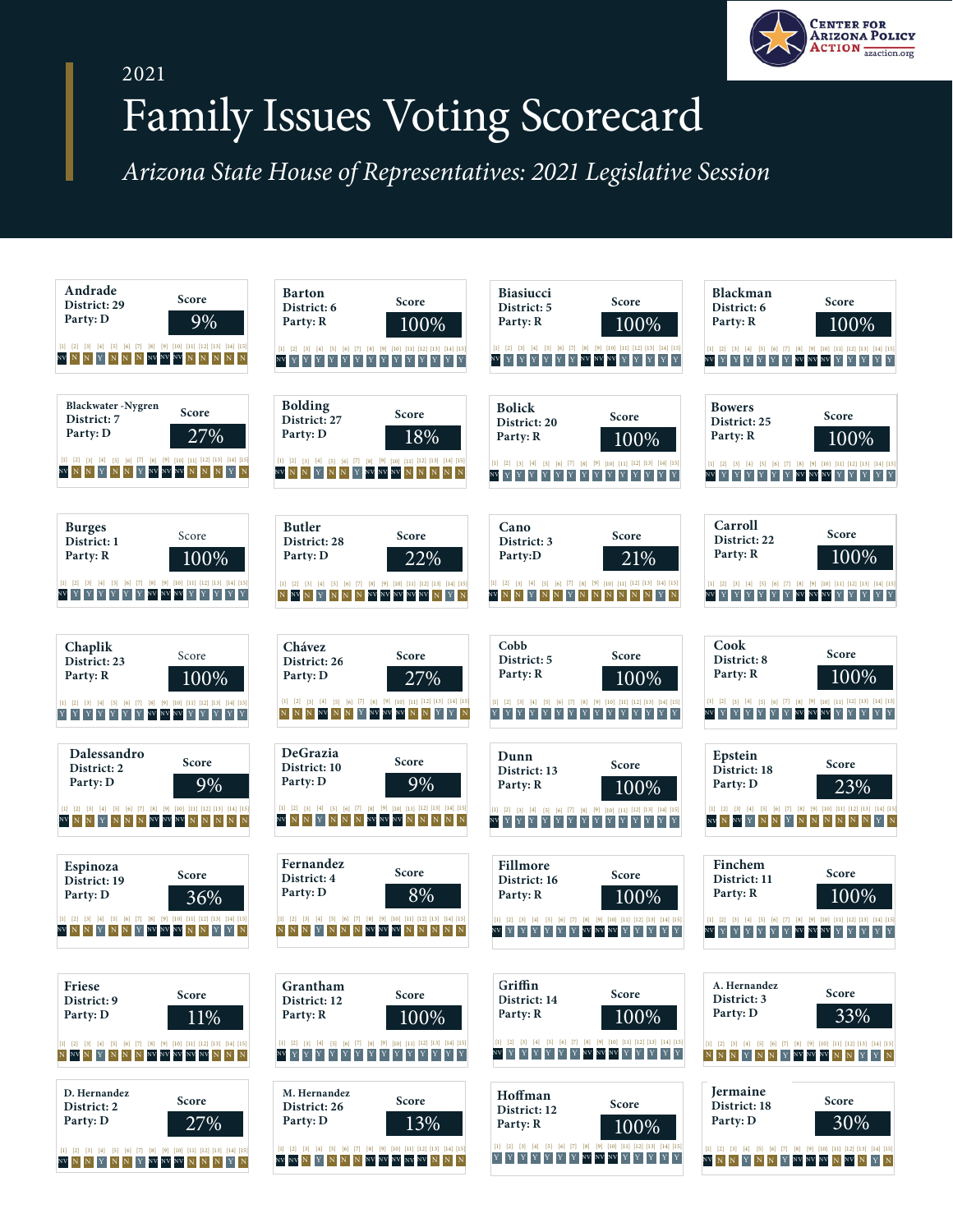

## 2021

## Family Issues Voting Scorecard

Arizona State House of Representatives: 2021 Legislative Session

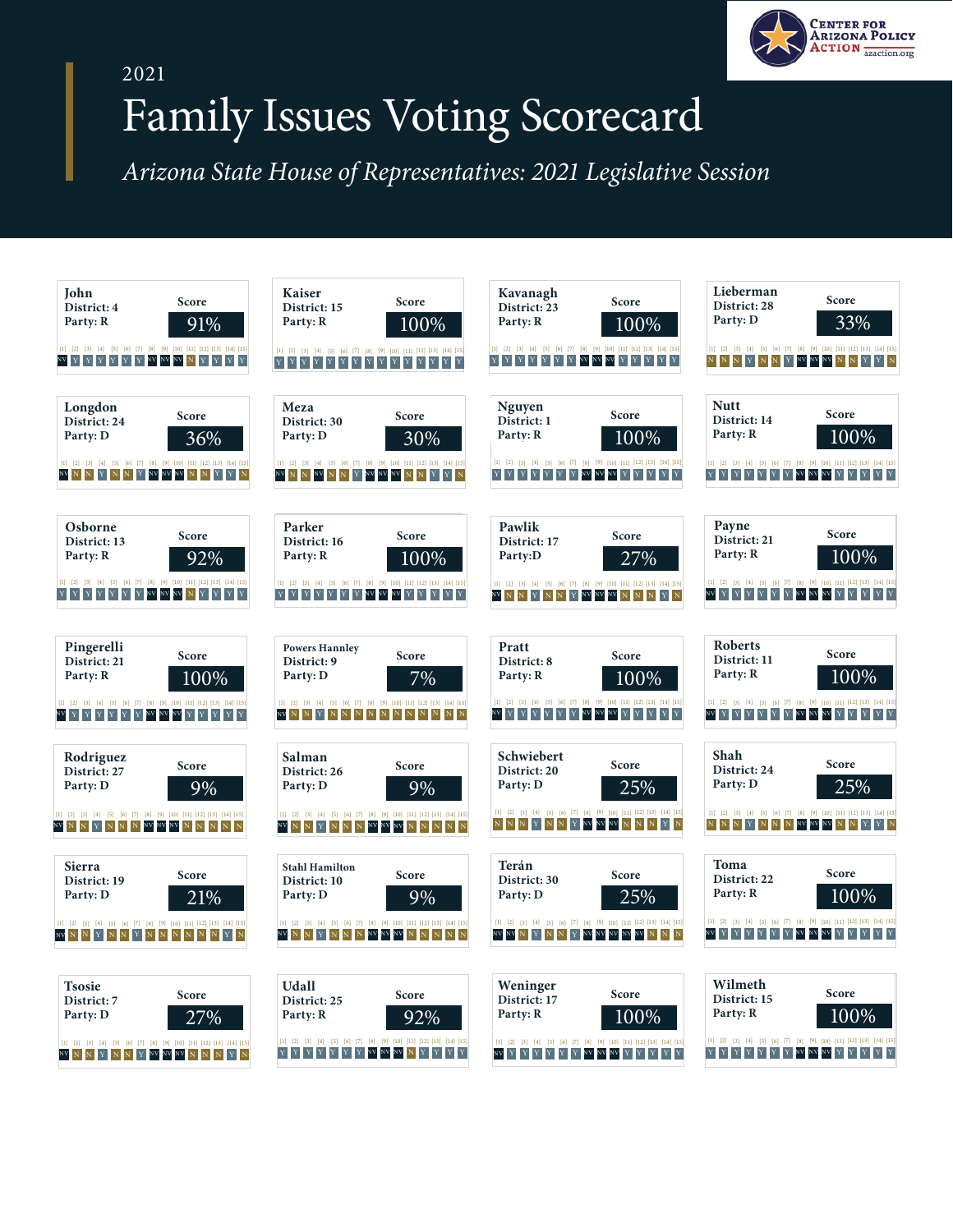# 2021 Legislative Session

#### [1] **CAP Action-SUPPORTED:**

## Appropriations; Family Health Pilot Program (HB 2404)

A statewide outreach to provide alternatives and services to pregnant women seeking to have an abortion. Passed Senate [Appropriations 6-4. Passed House Health and Human Services Committee 5-4. Passed House Appropriations Committee](https://apps.azleg.gov/BillStatus/BillOverview/74942)  8-5. Provision was included in a budget bill with several other measures.

#### [2] **CAP Action-SUPPORTED:**

## Unborn Child; Statutory Language (SB 1838)

[Acknowledges the humanity and dignity of a preborn baby by changing "products of conception" in state law to "unborn](https://apps.azleg.gov/BillStatus/BillOverview/76193)  child." Passed Senate 16-14. Passed House 31-25-4. Signed into law by Gov. Ducey on June 29, 2021.

#### $\vert 3 \vert$ **CAP Action-SUPPORTED:**

## Website; Adoption Information; Task Force (SB 1254)

[Forms a task force to promote and highlight adoption as a loving option on the Arizona Department of Health Services](https://apps.azleg.gov/BillStatus/BillOverview/75005)  website. Passed Senate 16-14. Passed House 31-28-1. Signed into law by Gov. Ducey on April 23, 2021.

#### [4] **CAP Action-SUPPORTED:**

## Terminally Ill Patients; Compounding; Pharmacy (SB 1353)

[Included a CAP requested amendment to state that compounding medications used to treat pain for terminally ill patients](https://apps.azleg.gov/BillStatus/BillOverview/75371)  may not be used to hasten death. Passed Senate 24-6. Passed House 58-0-2. Signed into law by Gov. Ducey on April 20, 2021.

#### [5] **CAP Action-SUPPORTED:**

## Abortion; Unborn Child; Genetic Abnormality (SB 1457)

[States pro-life policy for Arizona, prohibits abortion based on genetic abnormalities, ensures the abortion pill cannot be sent](https://apps.azleg.gov/BillStatus/BillOverview/75512)  through the mail. Passed Senate 16-14. Passed House 31-29. Signed into law by Gov. Ducey on April 27, 2021.

#### [6] **CAP Action-SUPPORTED:**

## Abortion Data; Survivors Act; Supporting (SCR 1009)

[Calls on the United States Congress to enact the Born-Alive Abortion Survivors Protection Act and the Ensuring Accurate and](https://apps.azleg.gov/BillStatus/BillOverview/74617)  Complete Abortion Data Reporting Act of 2019. Passed Senate 16-14. Passed House 31-29. Awaiting action by Secretary of State Katie Hobbs to send to Congress.

#### [7] **CAP Action-SUPPORTED:**

## Crisis Standard of Care; Plans (HB 2386)

Guards against discrimination by ensuring the Arizona Department of Health Services' Crisis Care Standards are made according to short-term survival, not life expectancy. Passed Senate 18-11. Passed House 48-12. Signed into law by Gov. Ducey on July 9, 2021.

#### **CAP Action-SUPPORTED:** [8]

## STOs; Aggregate Cap Increase (SB 1041)

Raises the cap on the corporate tax scholarship program (STO) allowing more disabled and displaced students to attend a [school equipped to meet their needs. Passed Senate 16-14. Passed House Ways and Means Committee 6-4. Provision was](https://apps.azleg.gov/billStatus/BillOverview/74354)  included in a budget bill with several other measures.